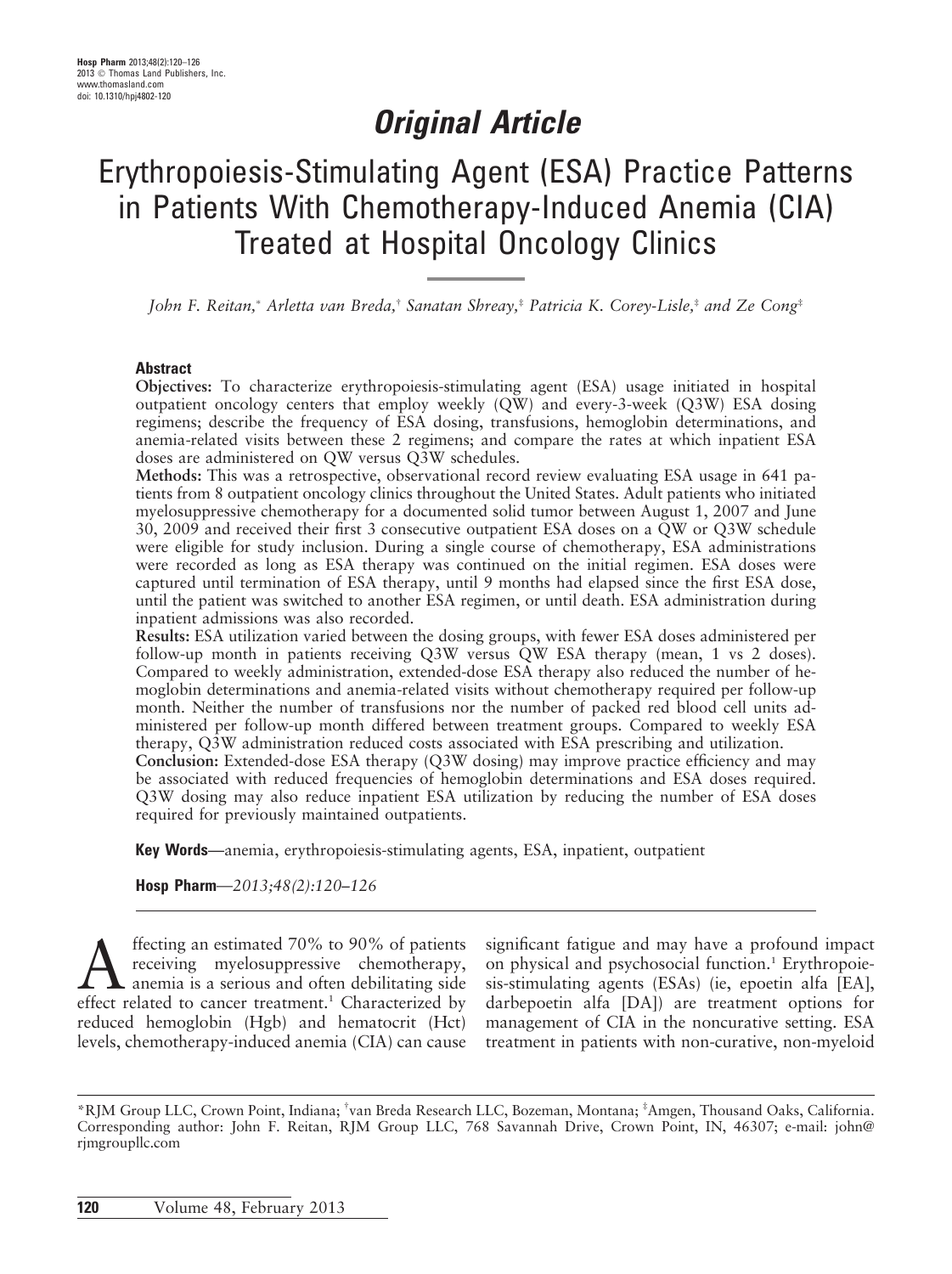malignancy and CIA is used, where clinically appropriate, to alleviate anemia-related symptoms.<sup>2-4</sup> The risks and benefits of ESA use continue to be evaluated through the US Food and Drug Administration (FDA)–mandated Risk Assessment and Mitigation Strategy program APPRISE.<sup>5</sup>

Both EA and DA are FDA approved for the treatment of anemia due to the effects of concomitant myelosuppressive chemotherapy. Upon initiation, there is a minimum of 2 additional months of planned chemotherapy. EA is a short-acting agent with a recommended dosing interval of at least once a week (QW), whereas DA is a unique molecule that was approved for every-3-week  $(Q3W)$  dosing in 2006.<sup>6,7</sup> The recommended starting dose of EA is 150 units/kg 3 times per week or 40,000 units QW, whereas DA may be dosed at 2.25 mcg/kg QW or 500 mcg Q3W.8,9 Current labeling stipulates that ESA therapy may be initiated in chemotherapy patients if they have a hemoglobin (Hgb) level less than 10 g/dL and the lowest dose that is needed to avoid transfusion should be used.<sup>6,7,9</sup> In July 2007, the Centers for Medicare and Medicaid Services (CMS) enacted a National Coverage Decision restricting ESA therapy to Hgb levels less than 10 g/dL, limiting treatment duration to a maximum of 8 weeks following cessation of chemotherapy, and limiting ESA starting doses to those recommended by the FDA.10

The introduction of long-acting ESA therapy has impacted ESA usage patterns. Some facilities have switched to Q3W DA dosing following approval of this regimen in 2006, while others have continued to dose DA once weekly.<sup>11</sup> Previous studies have demonstrated improvements in practice efficiency when DA is administered at extended dosing intervals as opposed to once weekly.<sup>12,13</sup> The use of extended dosing has been shown to reduce patient visits and reduce staff time devoted to routine anemia management.<sup>12,13</sup> This study was designed to characterize ESA usage initiated in hospital outpatient oncology centers that employ QW and Q3W ESA dosing regimens and to describe the frequency of ESA dosing, transfusions, Hgb determinations, and anemia-related visits associated with these 2 regimens.

The use of long-acting ESAs in the hospital outpatient setting may reduce the need for inpatient doses, as many patients are adequately covered throughout their stay by their most recent outpatient ESA dose.<sup>14</sup> To assess this, an exploratory objective of this study was to compare rates at which inpatient ESA doses are administered to patients receiving ESAs on QW versus Q3W schedules.

## **METHOD**

### Subjects and Study Design

This was a retrospective, observational record review evaluating ESA usage in 8 outpatient oncology clinics throughout the United States. All sites were owned by, or affiliated with, a hospital or health system, allowing for assessment of both outpatient and inpatient ESA use among study patients. Eligible clinics utilized ESAs for the treatment of CIA on QW and Q3W schedules and were able to provide data describing up to 50 patients per regimen. In addition, clinics had to confirm that they did not dictate usage of a particular ESA regimen based on patient demographics, tumor type, chemotherapy regimen, or other clinical parameters.

Adult patients who initiated myelosuppressive chemotherapy for a documented solid tumor (ie, breast, lung, gastrointestinal, uterine, cervical, ovarian, lymphoma, or other solid tumor) between August 1, 2007 and June 30, 2009 were eligible for inclusion in the study. This time period was selected because it was after the last reimbursement coverage decision following the implementation of the National Coverage Decision for ESA use in CIA. In addition, all subjects had to receive their first 3 consecutive outpatient ESA doses in the clinic on a QW or Q3W schedule in order to verify that they were being dosed on the given regimen. They also had to have electronic or paper medical records available to describe chemotherapy and anemia management, so investigators would be aware of valid reasons for ESA dose delays. Eligible patients could only be included in the study a single time; in the event that a subject initiated multiple courses of ESA therapy during the study period, only the first course was considered for analysis. Patients were excluded from analysis if they had a recorded history of myelodysplastic syndrome (MDS) or anemia of cancer, were receiving alternative ESA regimens, were receiving an ESA as part of an investigational protocol, were previously entered into the study, and did not have adequate records.

Patients meeting inclusion were assigned to 1 of 2 groups: those initiating therapy on a QW schedule (ie, had their first 3 ESA doses separated by 5 to 9 days), and those initiating therapy on a Q3W schedule (ie, had their first 3 ESA doses separated by 19 to 23 days). Patient inclusion was continued until 50 subjects were included in each group (ie, 100 subjects from each clinic) or until all eligible patient records were exhausted.

ESA therapy administered during a single course of chemotherapy was included in analysis. A course of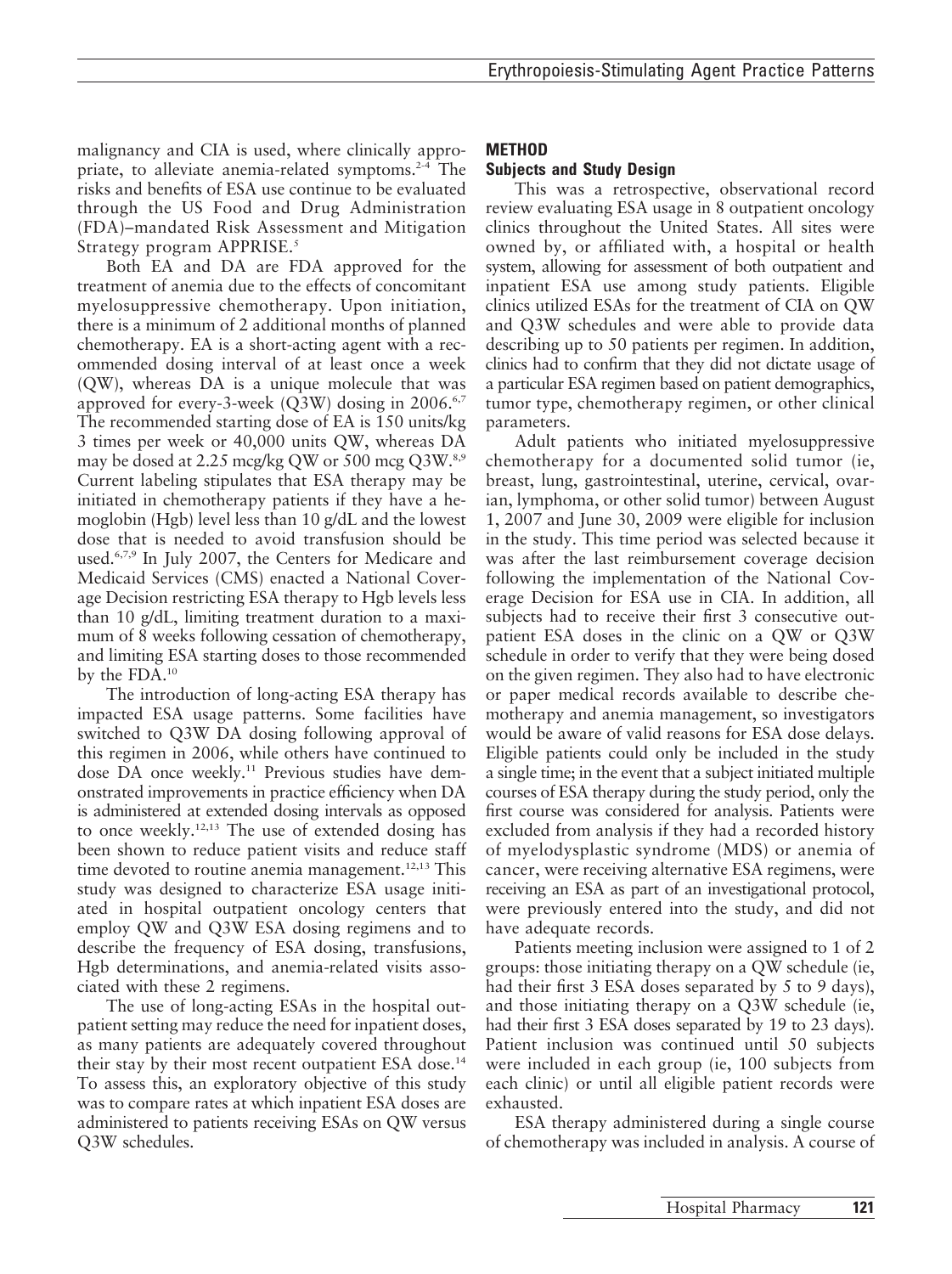chemotherapy was defined as a series of consecutive cycles of any myelosuppressive chemotherapy regimen intended to treat a solid tumor, preceded by at least 90 days without any chemotherapy and followed by at least 90 days without chemotherapy. Within this interval, patient records were monitored as long as ESA therapy was continued on the initial regimen or longer if a valid reason for dose delay was noted (ie, postponement of chemotherapy, elevated Hgb level, hospitalization, recent transfusion, other documented administrative or clinical events such as office closure or patient illness). ESA doses were captured until termination of ESA therapy (defined as a 42-day gap since the previous dose), until 9 months had elapsed since the first ESA dose, until the patient was switched to another ESA regimen, or until death. In addition to ESA-related information, the following demographics were recorded for all patients included in the study: age, gender, race, insurer, primary tumor site, presence of metastatic disease, and class of chemotherapy administered (ie, antimitotics, platinum compounds, antimetabolites, antibiotics, non-platinum-containing alkylating agents, other).

#### Outcome Measures

The following outcome measures were evaluated in the outpatient ESA utilization analysis and were compared between patients receiving QW versus Q3W administration regimens: number of ESA doses per follow-up month, mean pre-ESA administration Hgb value, number of ESA micrograms or international units per follow-up month, number of Hgb determinations per follow-up month, number of packed red blood cell (PRBC) transfusions per follow-up month, number of PRBC units per follow-up month, number of anemia-related visits with chemotherapy per followup month, number of anemia-related visits without chemotherapy per follow-up month, duration of follow-up, and reason for termination of follow-up. Measures per follow-up month were calculated by dividing the number of units (ie, ESA doses, ESA

micrograms/international units, Hgb determinations, PRBC transfusions, PRBC units, anemia-related visits) by the number of months the patient was observed. For simplicity, each consecutive 30-day period was considered to be 1 month.

A secondary analysis was conducted to examine the association between extended ESA dosing and inpatient ESA administration. To compare ESA utilization between the 2 outpatient dosing schedules, investigators evaluated and compared the number of patients on each regimen who received 1 or more ESA doses during an inpatient stay as well as the number of ESA doses administered per follow-up month; individual hospitalizations were considered separately for this analysis (ie, each patient could be evaluated more than once).

ESA drug acquisition costs were not included in any of the site or regimen data collection or analyses.

## Statistical Analysis

According to the ESA labels and previous research, the most frequent dose was 500 mcg per administration for Q3W ESAs, 200 mcg per administration for Q2W ESAs, and 40,000 units per administration for QW.11 Assuming the most frequent doses are the average doses for each regimen, the calculated 95% CIs for each regimen are presented in Table 1. This table shows that with a sample size equal to 500 for each arm, we will have 95% CI width less than 15% of the mean estimations.

Baseline characteristics of QW and Q3W groups were compared using the Student's t test (for age) and chi-square test (all other measures). The monthly frequency of ESA doses, ESA units, Hgb determinations, PRBC transfusions, PRBC units, anemia-related visits with chemotherapy, anemia-related visits without chemotherapy, and the duration of follow-up were compared, with the unit of analysis being an individual patient.

Comparisons were made using Student's t test (when the endpoint was normally distributed) or Wilcoxon

**Table 1.** Calculated 95% CI for each erythropoieses-stimulating agent regimen ( $n = 500$ )

| Regimen        | Mean    | SD      | Lower $95\%$ CI | Upper $95\%$ CI | CI Width/Mean |
|----------------|---------|---------|-----------------|-----------------|---------------|
| Q2W            | 100.0   | 53.0    | 95.4            | 104.6           | 9%            |
| Q3W            | 166.7   | 88.3    | 158.9           | 174.4           | 9%            |
| QW             | 40000.0 | 32800.0 | 3712.5.0        | 42875.0         | 14%           |
| QW (DCR 326:1) | 122.7   | 100.6   | 113.9           | 131.5           | 14%           |

Note:  $DCR =$  dose conversion rate of erythropoietin alfa to darbepoietin in mcg;  $QW =$  once a week;  $Q3W =$  once every 3 weeks.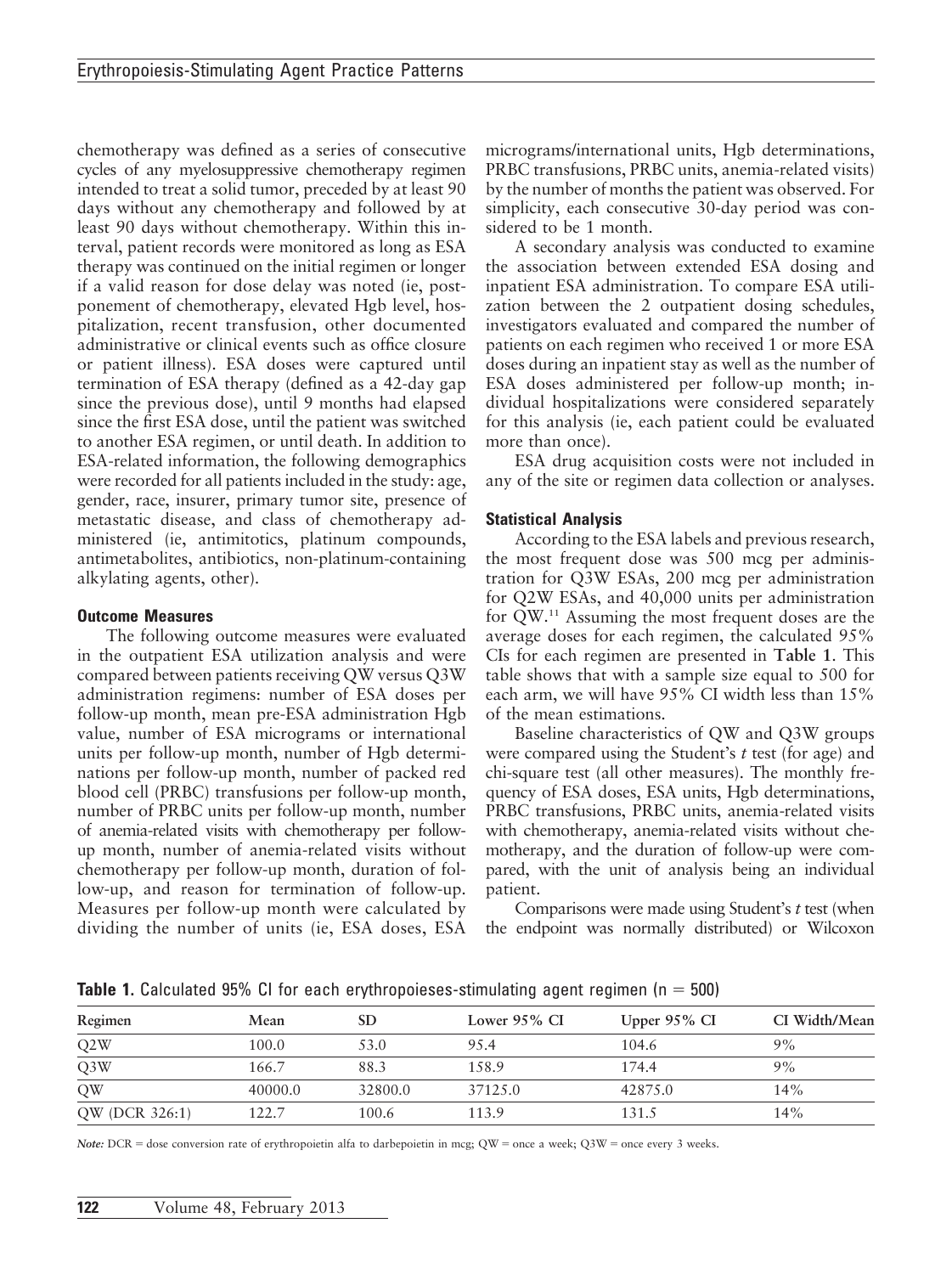Table 2. Patient demographics

rank sum (if not normally distributed); these allow for comparisons between small-sized, differently sized patient groups. Mean pre-ESA Hgb level was compared using Student's  $t$  test, with the unit of analysis being an individual ESA dose. Reason for termination of follow-up was compared using chi-square, with the unit of analysis being an individual patient. The proportion of patients receiving at least 1 inpatient ESA dose was compared using chi-square. The number of inpatient ESA doses per follow-up month was compared using Wilcoxon rank sum.

#### RESULTS

A total of 641 patients were included in the study; 195 patients received weekly ESA therapy (1,512 doses) while 446 patients were dosed every 3 weeks (1,358 doses). Table 2 illustrates baseline patient demographics. The majority of subjects were Caucasian and female, and, on average, patients were in their early 60s. There were no significant differences in age or gender between groups, but more patients receiving QW versus Q3W therapy were Caucasian. Primary insurance coverage also differed significantly between groups. The most commonly involved tumor sites were breast, lung, and other. ESA dosing regimens differed significantly between certain tumor sites (eg, lung, gastrointestinal, ovarian, other), but not between others. A greater number of patients receiving QW ESA therapy had metastatic disease compared to those on a Q3W regimen. Finally, the most commonly utilized chemotherapeutic medications included antimitotics and platinum compounds; overall, medication use differed significantly between groups.

Table 3 details data from each of the outpatient ESA utilization outcome measures. Mean follow-up duration was longer among patients dosed every 3 weeks compared to those who were dosed weekly (136 vs 122 days). Reasons for termination of follow-up differed between treatment groups, but the most common reason was termination of ESA therapy (ie, 42 days since previous dose was administered).

ESA dosing frequency varied significantly between treatment groups, with fewer ESA doses administered per follow-up month in patients receiving Q3W versus QW ESA therapy (1 vs 2 doses). In addition, while the mean pre-ESA-administration Hgb level was statistically significantly different between treatment groups (9.7 vs 9.6 g/dL for Q3W and QW regimens, respectively), it was most likely not clinically significant. The mean number of micrograms of DA administered per follow-up month also varied between groups, with a greater quantity administered to patients receiving

| Demographics           |          | QW (n=195) Q3W (n=446) P value <sup>a</sup> |        |
|------------------------|----------|---------------------------------------------|--------|
| Mean age, years (SD)   | 62(13)   | 62(12)                                      | .45    |
| Gender                 |          |                                             | .24    |
| Female                 | 135 (69) | 329(74)                                     |        |
| Race                   |          |                                             | < 0.01 |
| Caucasian              | 144 (74) | 268 (61)                                    |        |
| Insurer                |          |                                             | < .01  |
| Government             | 119 (61) | 215 (48)                                    |        |
| Private                | 61 (31)  | 205 (46)                                    |        |
| Uninsured/Unknown      | 15(8)    | 26(6)                                       |        |
| Tumor site             |          |                                             |        |
| <b>Breast</b>          | 45(23)   | 97(22)                                      | .71    |
| Lung                   | 53 (27)  | 81 (18)                                     | < 0.01 |
| Gastrointestinal       | 8(4)     | 17(4)                                       | .86    |
| Uterine                | 4(2)     | 32(7)                                       | < 0.01 |
| Cervical               | 5(3)     | 18(4)                                       | .36    |
| Ovarian                | 14(7)    | 74 (17)                                     | < 0.01 |
| Lymphoma               | 14(7)    | 15(3)                                       | .03    |
| Other                  | 59 (30)  | 131 (29)                                    | .82    |
| Presence of metastasis | 145 (74) | 282 (63)                                    | < 0.01 |
| Chemotherapy           |          |                                             |        |
| Antimitotics           | 101(52)  | 270 (61)                                    | .04    |
| Platinum compounds     | 97 (50)  | 260 (58)                                    | .04    |
| Antimetabolites        | 76 (39)  | 126 (28)                                    | < 0.01 |
| Antibiotics            | 43 (22)  | 64 (14)                                     | .02    |
| Alkylating agents      | 35(18)   | 78 (17)                                     | .89    |
| Other                  | 91 (47)  | 212 (48)                                    | .84    |

Note: Values are given as n (%) unless otherwise indicated.  $QW =$  once a week;  $\text{Q3W} = \text{once every 3 weeks.}$ <br><sup>a</sup>Student's *t* test (for age) and chi-square test (for all other measures).

Q3W ESA therapy (406 vs 212 mcg for Q3W and QW regimens, respectively). Fewer Hgb determinations were needed per follow-up month in patients receiving Q3W versus QW therapy (3.1 vs 4.0 determinations).

Neither the number of transfusions nor the number of PRBC units administered per follow-up month differed between treatment groups (0.16 transfusions and 0.31 units vs 0.17 transfusions and 0.30 units for Q3W and QW regimens, respectively). Nevertheless, significantly fewer anemia-related visits without chemotherapy were required per follow-up month in patients receiving Q3W versus QW ESA therapy (1.6 vs 2.4); however, anemia-related visits with chemotherapy did not differ between groups.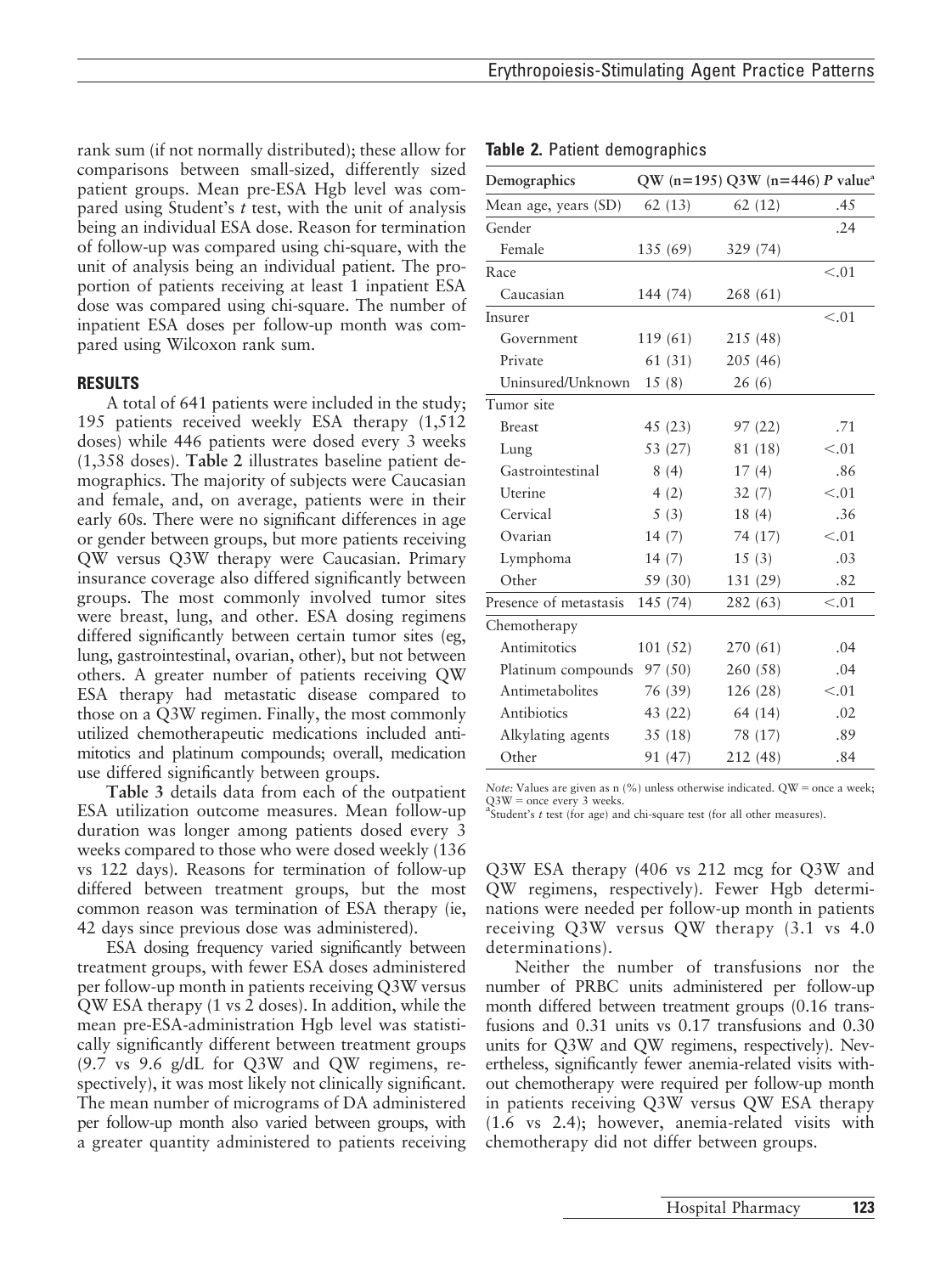| Outcome measure                                                 | $QW (n=195)$          | $Q3W (n=446)$ | $P$ value* |
|-----------------------------------------------------------------|-----------------------|---------------|------------|
| No. of ESA doses per F/U month                                  | 2.0(0.8)              | 1.0(0.2)      | < 0.01     |
| Pre ESA administration Hgb level (g/dL)                         | 9.6(1.0)              | 9.7(1.0)      | < 0.01     |
| ESA units per F/U month                                         |                       |               |            |
| $EA$ (IU)                                                       | 40 k $(52 \text{ k})$ | 0 k (1 k)     | < 0.01     |
| $DA$ (mcg)                                                      | 212 (239)             | 406 (128)     | < 0.01     |
| No. of Hgb determinations per F/U month                         | 4.0 $(1.8)$           | 3.1(1.7)      | < 0.01     |
| No. of PRBC transfusions per F/U month                          | 0.17(0.36)            | 0.16(0.34)    | .80        |
| No. of PRBC units per F/U month                                 | 0.30(0.64)            | 0.31(0.63)    | .87        |
| No. of anemia-related visits with chemotherapy per F/U month    | 1.7(1.2)              | 1.6(0.9)      | .25        |
| No. of anemia-related visits without chemotherapy per F/U month | 2.4(1.8)              | 1.6(1.5)      | < 0.01     |
| Duration of F/U, days                                           | 122(68)               | 136 (47)      | .01        |
| Reason for termination of F/U, n $(\% )$                        |                       |               | < 0.01     |
| Death                                                           | 39(20)                | 21(5)         |            |
| 9 months elapsed                                                | 7(4)                  | 7(2)          |            |
| 42 days between doses                                           | 126(65)               | 393 (88)      |            |
| Change in regimen                                               | 9(5)                  | 11(2)         |            |
| Lost to F/U                                                     | 14(7)                 | 14(3)         |            |

#### Table 3. Outpatient ESA utilization outcome measures\*

Note: Values given as mean (SD) unless otherwise indicated. DA = darbepoetin alfa; EA = epoetin alfa; ESA = erythropoiesis-stimulating agent; F/U = follow-up; Hgb = hemoglobin; IU = international units; PRBC = packed red blood cells; QW = one time per week ESA administration; Q3W = one time every 3 week ESA administration.

p P values were determined using Student's t test (or Wilcoxon rank sum data if not normally distributed).

As shown in Table 4, extended ESA dosing was associated with a reduction in inpatient ESA utilization. Inpatient ESA utilization was very low relative to the entire study population. A smaller percentage of patients who were dosed Q3W received 1 or more inpatient ESA doses compared to those dosed QW  $(4.3\% \text{ vs } 11.8\%).$ 

#### **DISCUSSION**

This retrospective, observational record review evaluated and compared commonly employed ESA dosing regimens from August 1, 2007 to June 30, 2009 among patients with CIA who were receiving myelosuppressive chemotherapy for solid tumor malignancies. Compared to weekly therapy, extended-dose ESA regimens were associated with a decrease in monthly outpatient dosing frequency, as well as a reduction in the number of Hgb determinations and anemia-related visits without chemotherapy required per follow-up month. These data indicate that extended-dose ESA therapy has the potential to improve practice efficiency by reducing clinic workload, decreasing patient burden, and saving staff time. Compared to weekly dosing, extended-dose therapy was associated with a reduction in inpatient ESA utilization among previously maintained outpatients.

These findings are consistent with previous research, which indicates that extended-dose ESA therapy improves practice dynamics by reducing dosing frequency and saving time, both for patients and for clinic personnel. Specifically, one time and motion study comparing weekly ESA administration with extended-

Table 4. Inpatient ESA utilization outcome measures

| Outcome measure                                                 | $QW (n=195)$ | $Q3W (n=446)$ | $P$ value $\degree$ |
|-----------------------------------------------------------------|--------------|---------------|---------------------|
| No. of patients receiving 1 or more inpatient ESA doses $(\% )$ | 23 (11.8)    | 19(4.3)       | < 0.01              |
| Mean number of inpatient ESA doses per F/U month (SD)           | 0.05(0.16)   | 0.01(0.06)    | < 0.01              |

Note: ESA = erythropoiesis-stimulating agent; F/U = follow-up; QW = one time per week ESA administration; Q3W = one time every 3 week ESA administration.  ${}^kP$  values were determined using Student's t test (or Wilcoxon rank sum data if not normally distributed).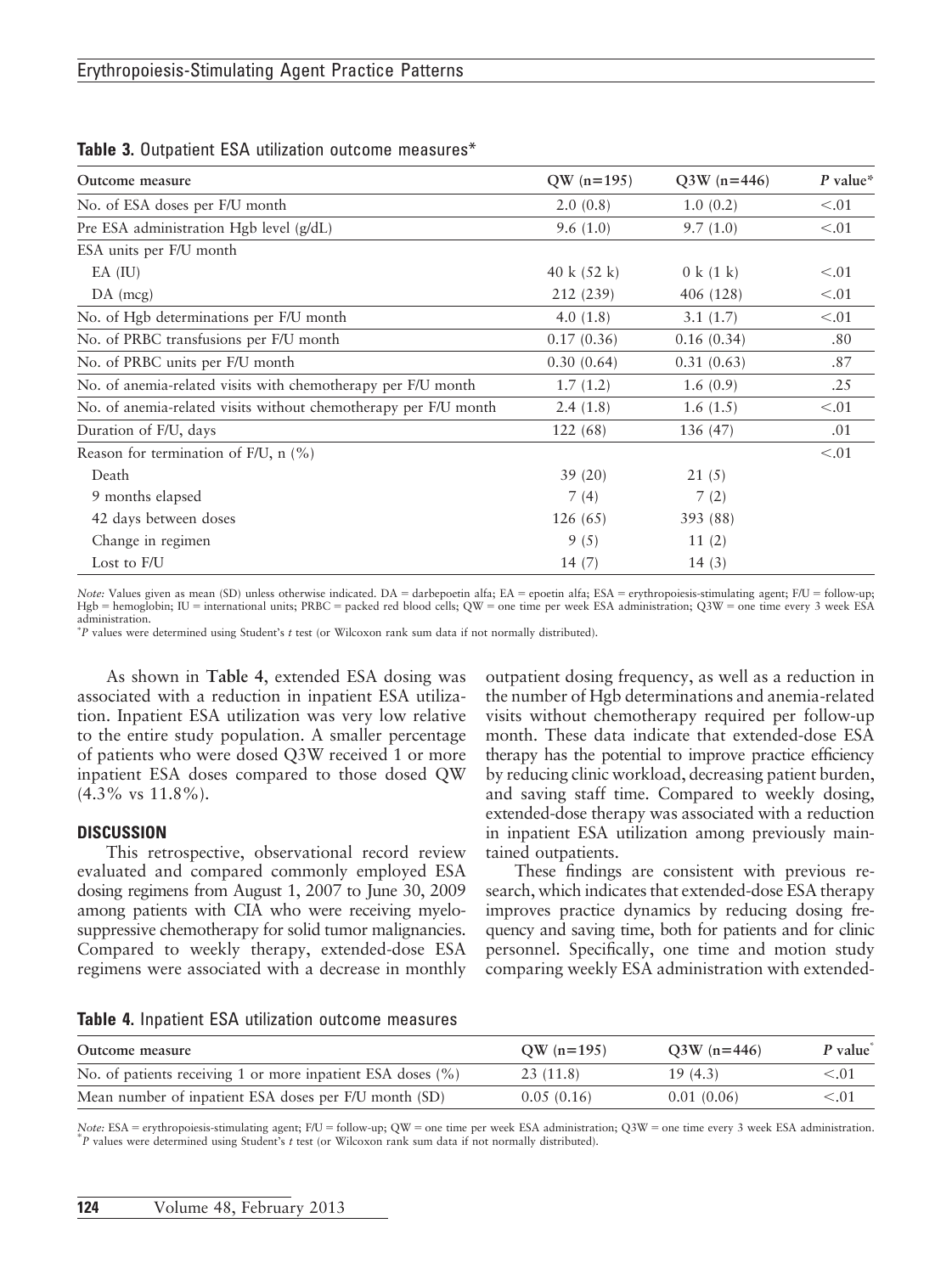dose DA administration found that long-acting therapy reduced ESA dosing frequency by 48%, resulting in significant time savings and improving quality of life, both among patients and clinic staff.<sup>11</sup> Another study comparing weekly ESA therapy with long-acting therapy found that long-acting therapy decreased ESA dosing frequency by 38% and, as such, reduced the mean number of required clinic visits by 23%.13 The present study is consistent with these results. This is an important finding, as Q3W DA dosing has been on the rise since its approval in 2006. As an estimated 40% of oncology patients receive chemotherapy on a 21-day cycle, Q3W DA administration may be synchronized with chemotherapy, thereby reducing clinic visits and redirecting clinic resources to other vital issues.<sup>15</sup>

Although this study provides important insights regarding ESA practice patterns, there are several potential limitations that must be taken into consideration. First, the study was initiated during the time when the National Coverage Decision as well as the Risk Evaluation and Mitigation Strategies for ESAs were being created and implemented,<sup>9,15</sup> which could have, knowingly or unknowingly, impacted clinician practice during study. This could not be assessed by the investigators. Second, several baseline characteristics (race, insurance coverage, tumor site, chemotherapy, metastasis) differed significantly between groups, which may have affected study outcomes. However, clinics did have to confirm that they do not dictate usage of a particular ESA regimen based on patient demographics, tumor type, guidelines that make recommendations based on chemotherapy regimen, or other clinical parameters. The specificity of internal institutional guidelines for ESA use, and the rigor with which they are enforced, was outside the control of this investigation. Thus, guidelines within a particular institution may not have been strictly enforced; moreover, guidelines may have differed between institutions. Another potential limitation impacting the data analysis in this study is the difference in the sample size between the 2 groups (195 vs 446). Even when the data were re-analyzed excluding the top 5% of utilizers, we found the results to be essentially unchanged. Also, although the QW and Q3W groups were not completely balanced on the basis of race, tumor sites, or insurance, we found no important relationship between these potentially confounding factors and utilization rates. In addition, study findings may not be generalizable to patients or clinics that vary from those included in this analysis. For instance, outcome measures may differ among patients who received fewer than 3 ESA doses per course or among oncology clinics with dissimilar characteristics (eg, those that are not affiliated with a hospital or health care system). Finally, the secondary inpatient analysis could have been more detailed in order to obtain more accurate results. In addition, while investigators compared ESA use between the 2 outpatient regimens, the study methodology did not allow for determination of whether an inpatient dose was actually due. The appropriateness of inpatient ESA therapy could have been better assessed by comparing ESA use among those in whom a dose was due versus those in whom it was not. As a result, no conclusions can be made relative to inpatient ESA use evaluation, and this remains a subject for future evaluation.

In conclusion, the results of this study suggest that extended-dose therapy used in clinical practice may reduce staff and patient burden for clinic visits to receive ESA administrations, but subsequent studies should be conducted to better assess the impact of synchronizing ESA administration with chemotherapy on practice efficiency. Future studies to better analyze the impact of ESA dosing on inpatient administration and to evaluate the influence of ESA regimen on Hgb levels throughout the course of therapy should be conducted.

## ACKNOWLEDGMENTS

John Reitan is a principle in the RJM Group LLC, which has received research support from Amgen. Patricia Corey-Lisle, Sanatan Shreay, and Ze Cong are employees of Amgen. Arletta van Breda contracted with RJM Group LLC to coordinate data collection.

## REFERENCES

1. Schwartz RN. Anemia in patients with cancer: incidence, causes, impact, management, and use of treatment guidelines and protocols. Am J Health Syst Pharm. 2007;64(suppl 2): S5-13.

2. Cella D, Dobrez D, Glaspy J. Control of cancer-related anemia with erythropoietic agents: a review of evidence for improved quality of life and clinical outcomes. Ann Oncol. 2003;14(4):511-519.

3. Bohelius J, Wilson J, Seidenfield J, et al. Ertyhropoeitan or darabepoetin for patients with cancer. Cochrane Database Syst Rev. 2006;3:CD003497.

4. 1. Minton O, Stone P, Richardson A, et al. Drug therapy for the management of cancer related fatigue. Cochrane Database Syst Rev. 2008;1:CD006704. doi: 10.1002/14651858. CD006704.pub2.

5. Janssen and Amgen. ESA APPRISE Oncology Program. https://www.esa-apprise.com/ESAAppriseUI/ESAAppriseUI/ default.jsp